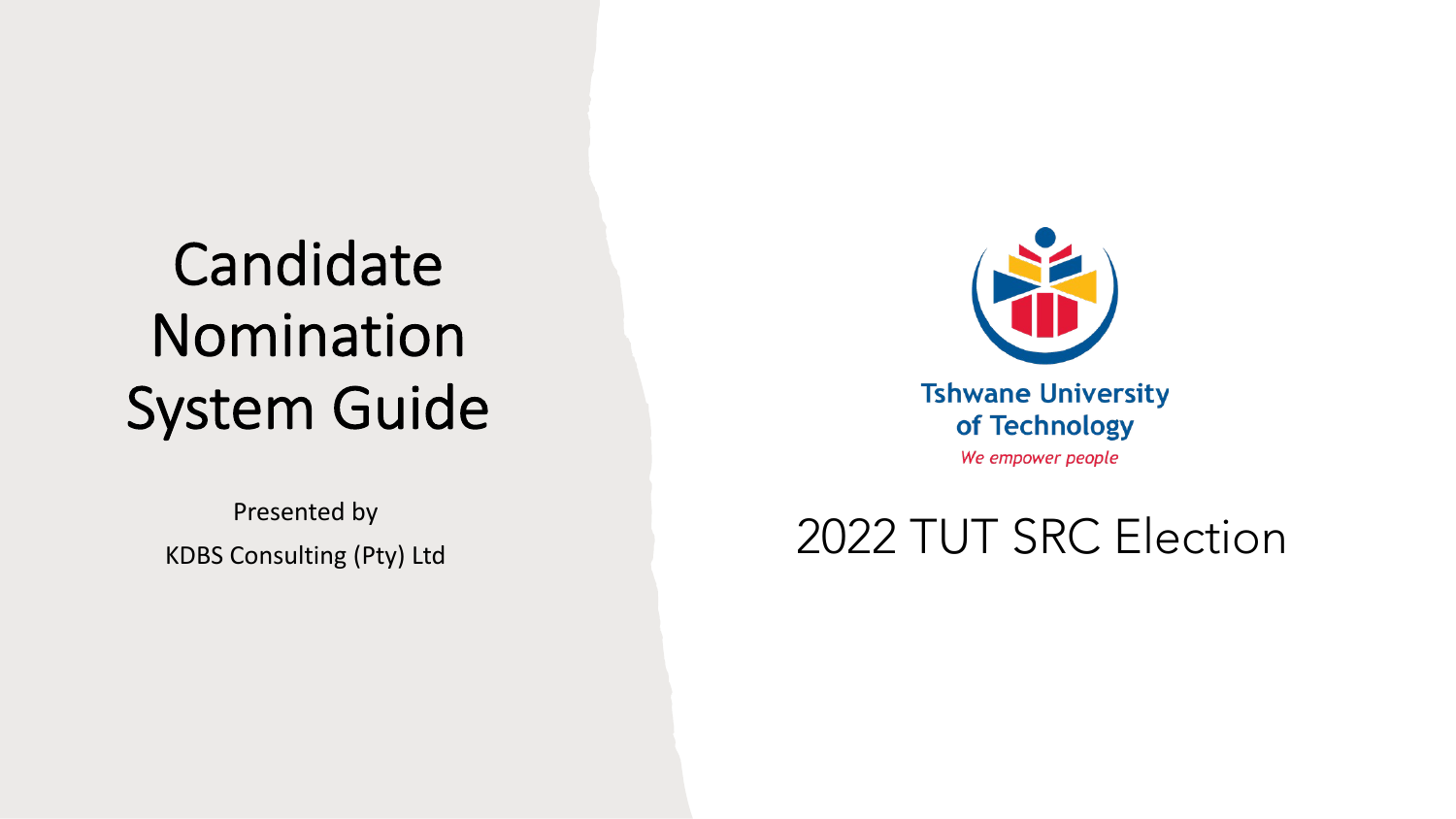#### **Summary: Online Candidate Nomination Process**

A 5 Step Sequential Process

#### **Access key - Enter Your Nomination PIN**

ivote@kdbs.co.za

Password - Enter Your Student Number

 $$ 

#### **Nominations for SFC Candidates**

- 1. Receive/Retrieve your Nomination PIN
- 2. Access to Nomination via the hyperlink that is provided
- 3. Select/write-in your nominees and submit
- 4. Receive a confirmation

#### **Nominations for ISRC and CSRC Candidates**

- 1. Student Organizations assign 2 reps each
- The reps are provided with Nomination PINS
- 3. The reps access the Nomination System via the provided hyperlinks
- 4. Reps select/write-in the nominees on behalf of the organization
- 5. Reps receive confirmation of their submissions

#### **Tshwane University of Technology TUT 2022 SFC Nominations**

Search for the person you want to nominate by writing in their surname or initials or student number and then selecting them from the matching candidates that are provided. The system will display their initials, surname and student number. Only valid and eligible students of the university for the current academic year will be brought forward by the system. Your choices can be viewed by the administrator

#### **Economics and Finance Faculty: Chairperson Nomination**

Enter at least ONE choice. If you don't want to nominate a candidate for this position, select abstain and proceed to the next position.

| <b>Candidates</b>                                  |  |
|----------------------------------------------------|--|
| $\sim$<br>Write-in<br>$\sim$<br>$\sim$<br>Write-in |  |
| Abstain                                            |  |
|                                                    |  |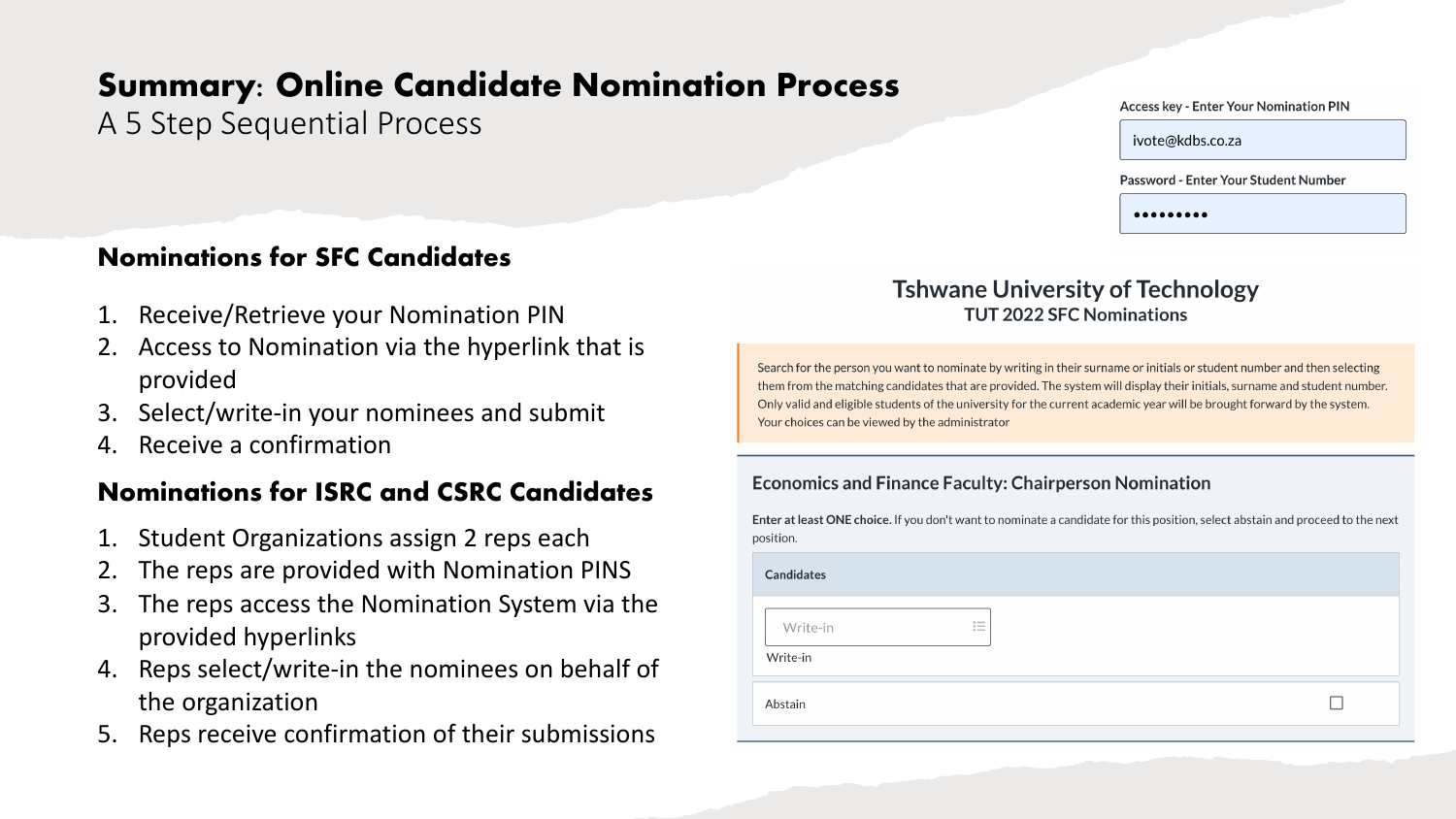## Providing the Nomination PINs

An **email** will be sent by the independent Chief Election Administrator (CEA) to university-issued student email addresses. The email contains a student's unique nomination PIN and hyperlinks to the different online nomination forms. If ineligible or if your email is incorrect, a student will not receive the email.

The email will be supplemented by an SMS *(containing the same information as above)* sent to a student's phone number. The number used is the number that is registered on the Univ's student database.

If the email and/or SMS is not received, students will be able to request their nomination PINs using the **election website,** www.tutsrcelections.co.za





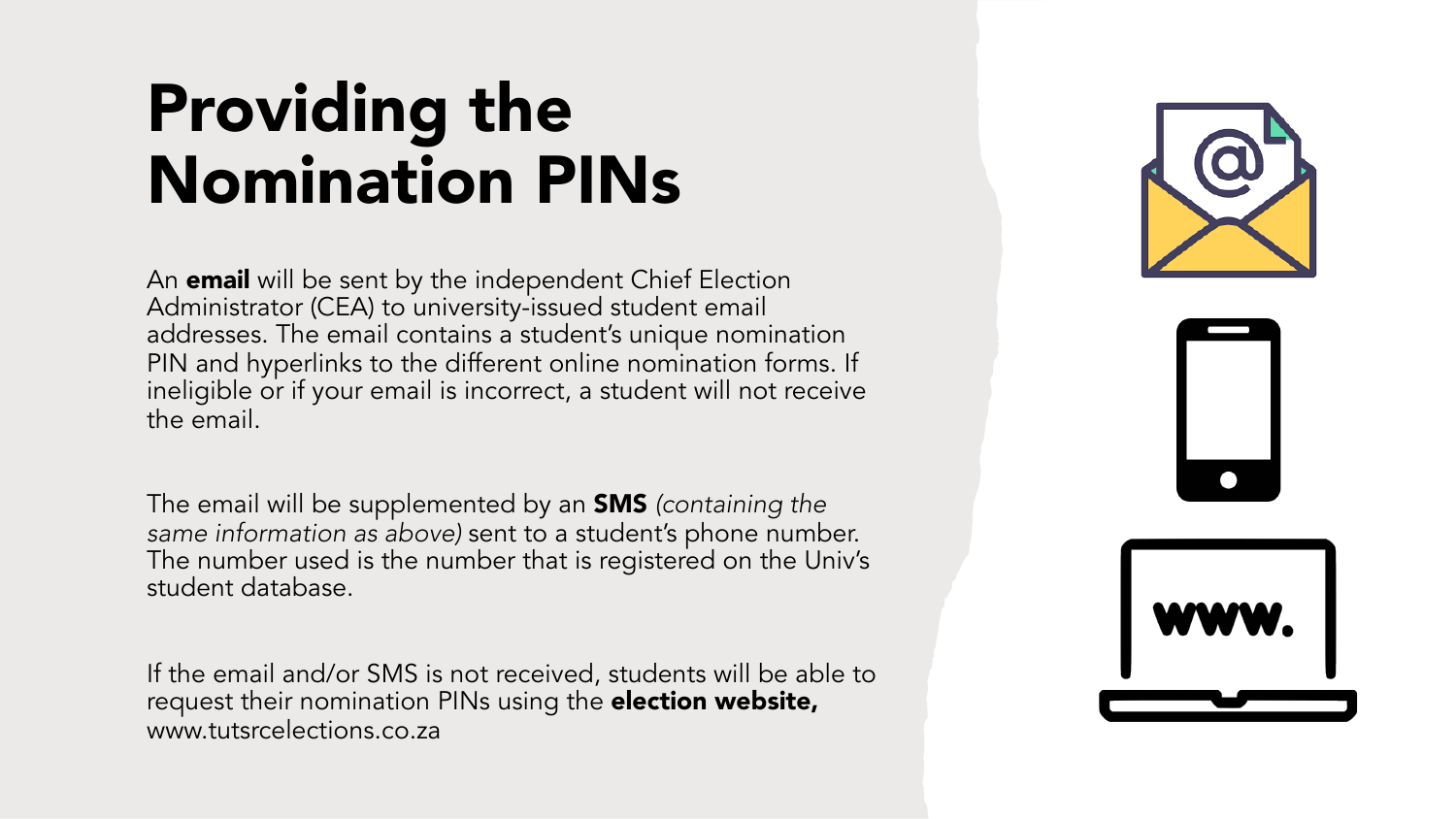## Providing the PINs

The last resort, if unsuccessful with all three methods above, is to contact the Chief Election Administrator using the email address, phone number and/or contact forms on the website

It is possible that you may receive two messages. More than one message does not imply that you will have 2 unique nomination PINs. Both messages will contain the same information.

#### To Do:

- Copy or write the nomination PIN down. Make sure that the letters and numbers are copied or written down correctly
- Click on the appropriate link
- Provide the nomination PIN when requested. Make sure that there are no spaces before, in-between and after the nomination PIN. Any spaces will invalidate the PIN.

#### Get your application!

Please enter the code we send via email to download your application.



Verify my code

Didn't receive your code? Send it again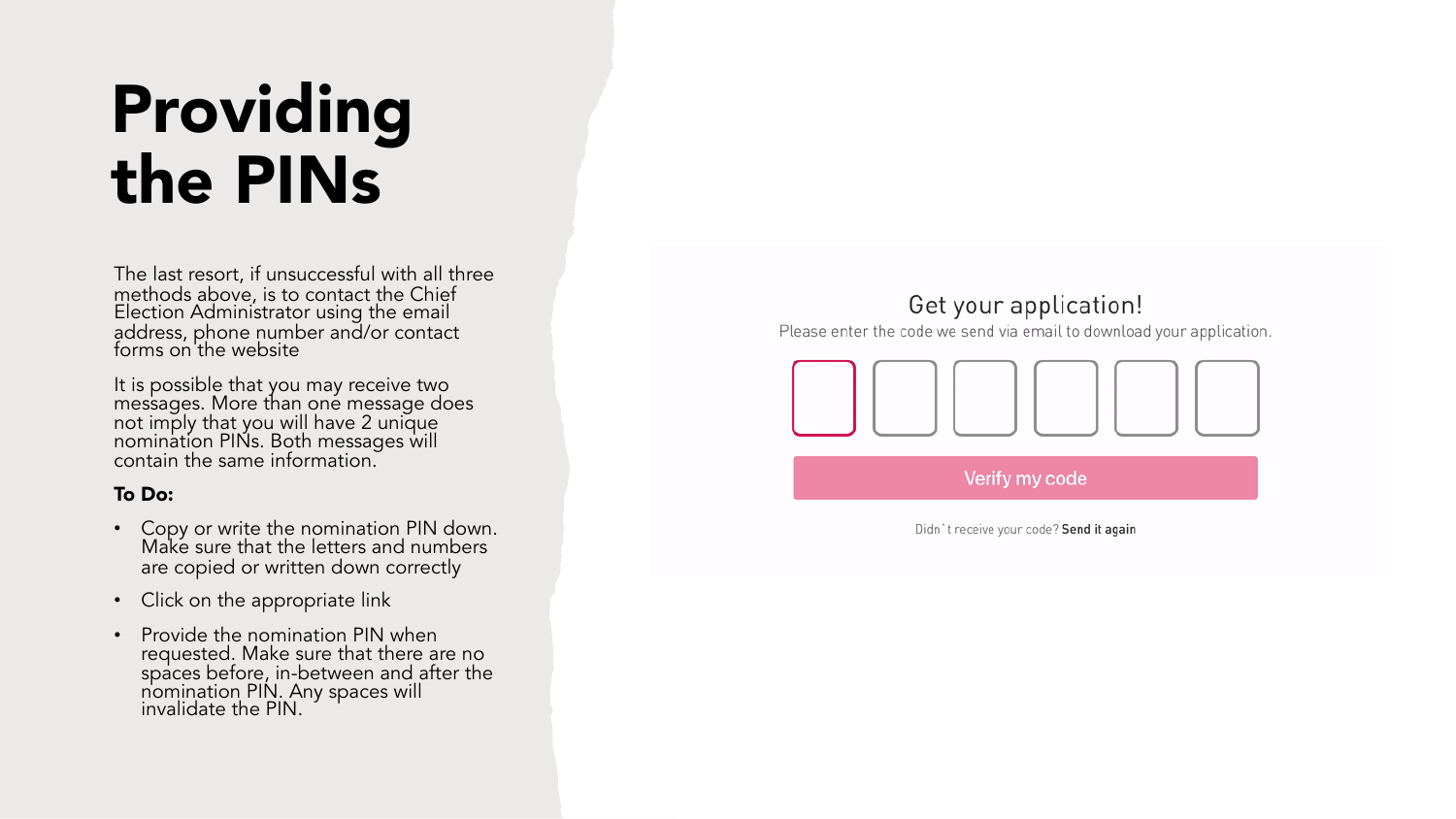## Understanding the Nomination PIN

P-I-N stands for "Personal Identification Number".

The PIN is therefore personal to its owner and should be shared only when you as the the owner willingly want to do so.

Examples of such cases are:

- To be nominated as a candidate
- To participate as a member or supporter of a student sub-structure as a candidate or a seconder

The PIN is a 15-digit alpha-numeric string that may contain special characters.

Check the number of digits when copying and pasting or when writing the number down.

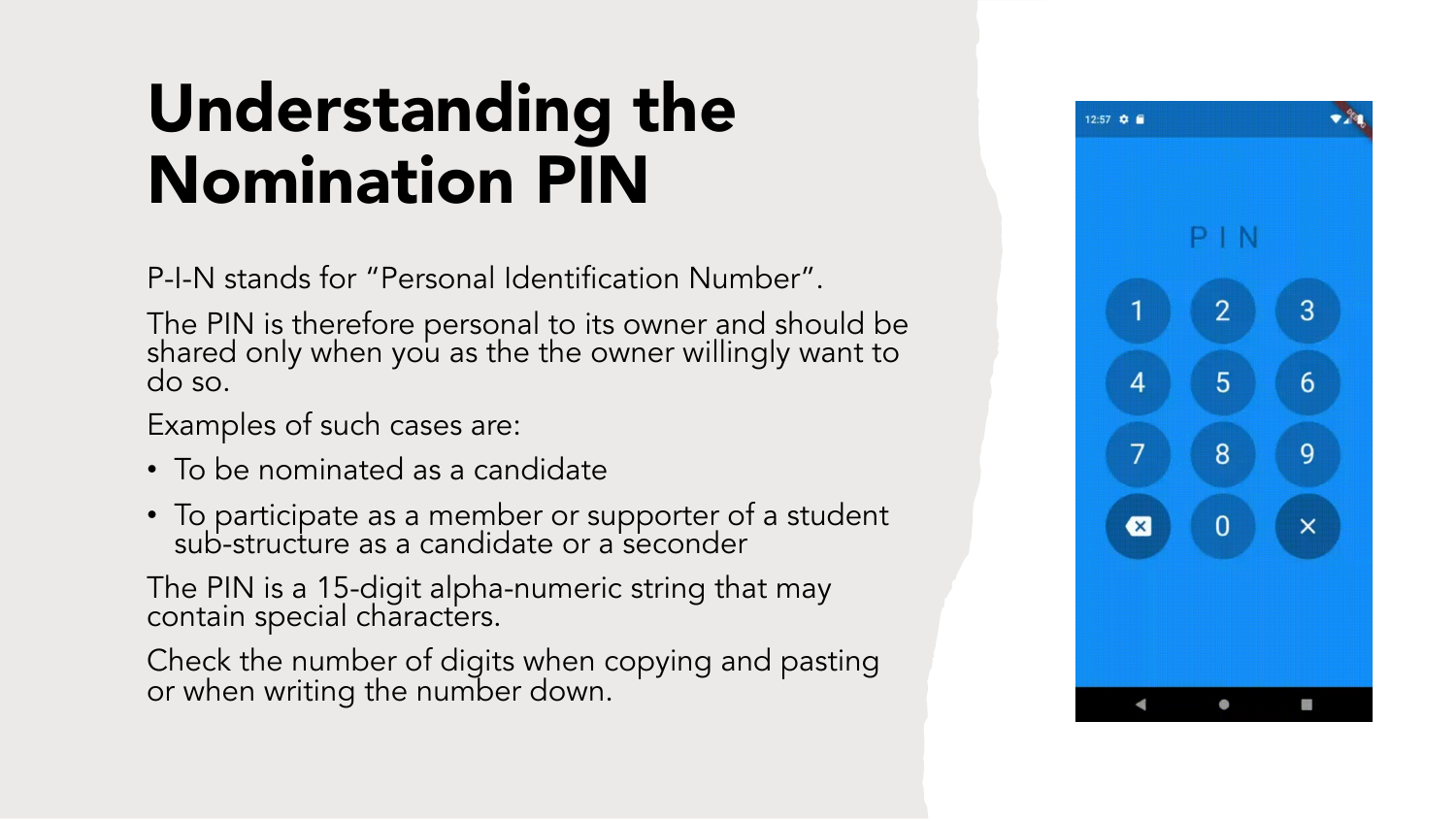## Understanding the Nomination PIN

The Nomination PIN can be used once for each of the following:

- 1) to propose a candidate
- 2) to second a proposed candidate and
- 3) to be nominated as a candidate

The PIN can be used for any one of the above, for any combination of the above or for all of the above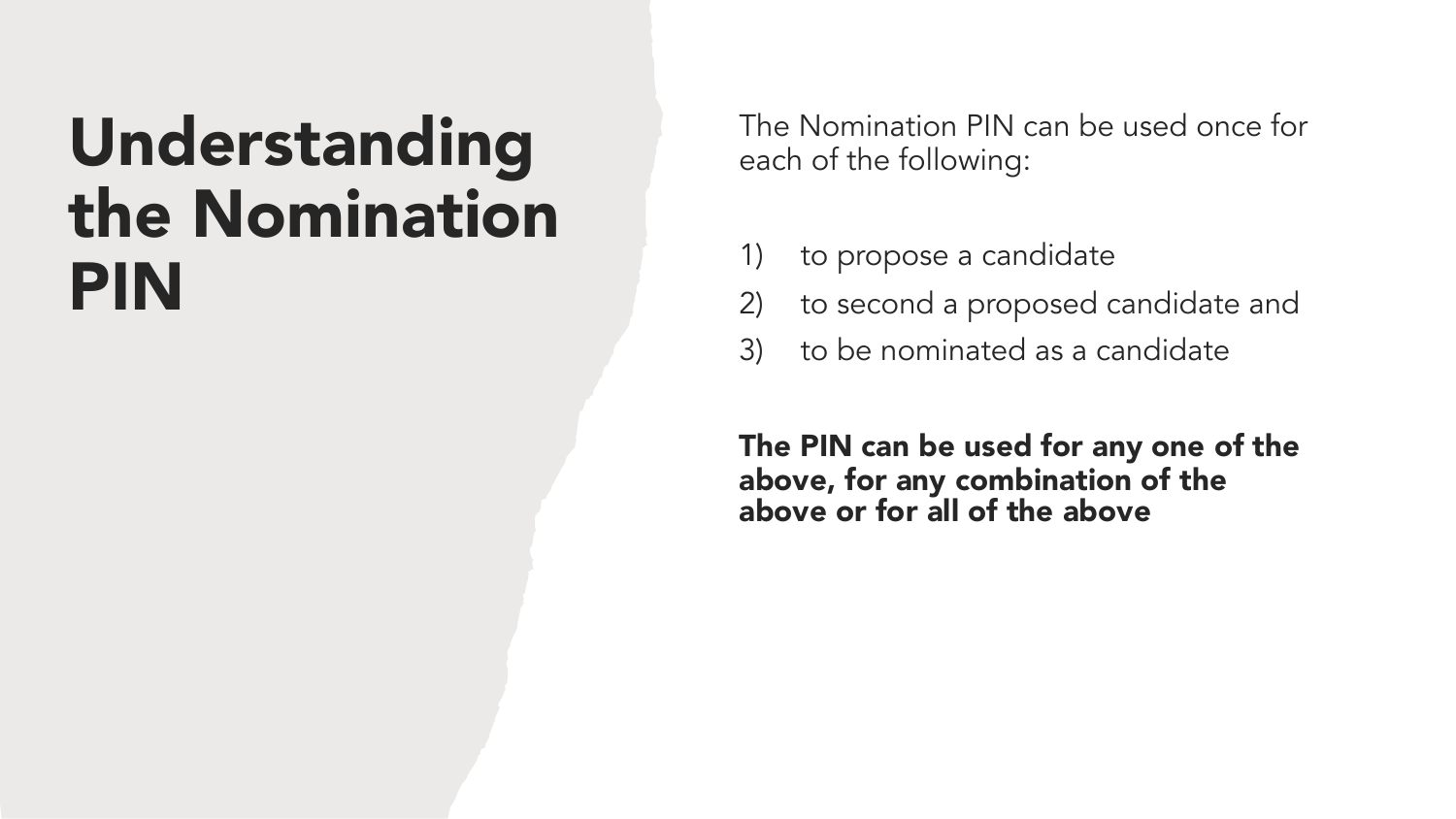## Understanding the Nomination PIN

- The PIN is CAPS sensitive. Make sure that you copy or write down the PIN exactly as provided
- The first three characters of the 15-digit string will contain the letters "MPU". The remaining 12 characters distinguish one PIN from another. There are no spaces before, in-between the characters and after the PIN.
- Example: MPUq5BCRFEw2B78
- Make sure that there are no spaces when the PIN is entered onto an online form
- The PINs are computer-generated using an algorithm that randomly and arbitrarily assigns characters for the required string. The PINs are therefor not sequential.

# Copy

Paste